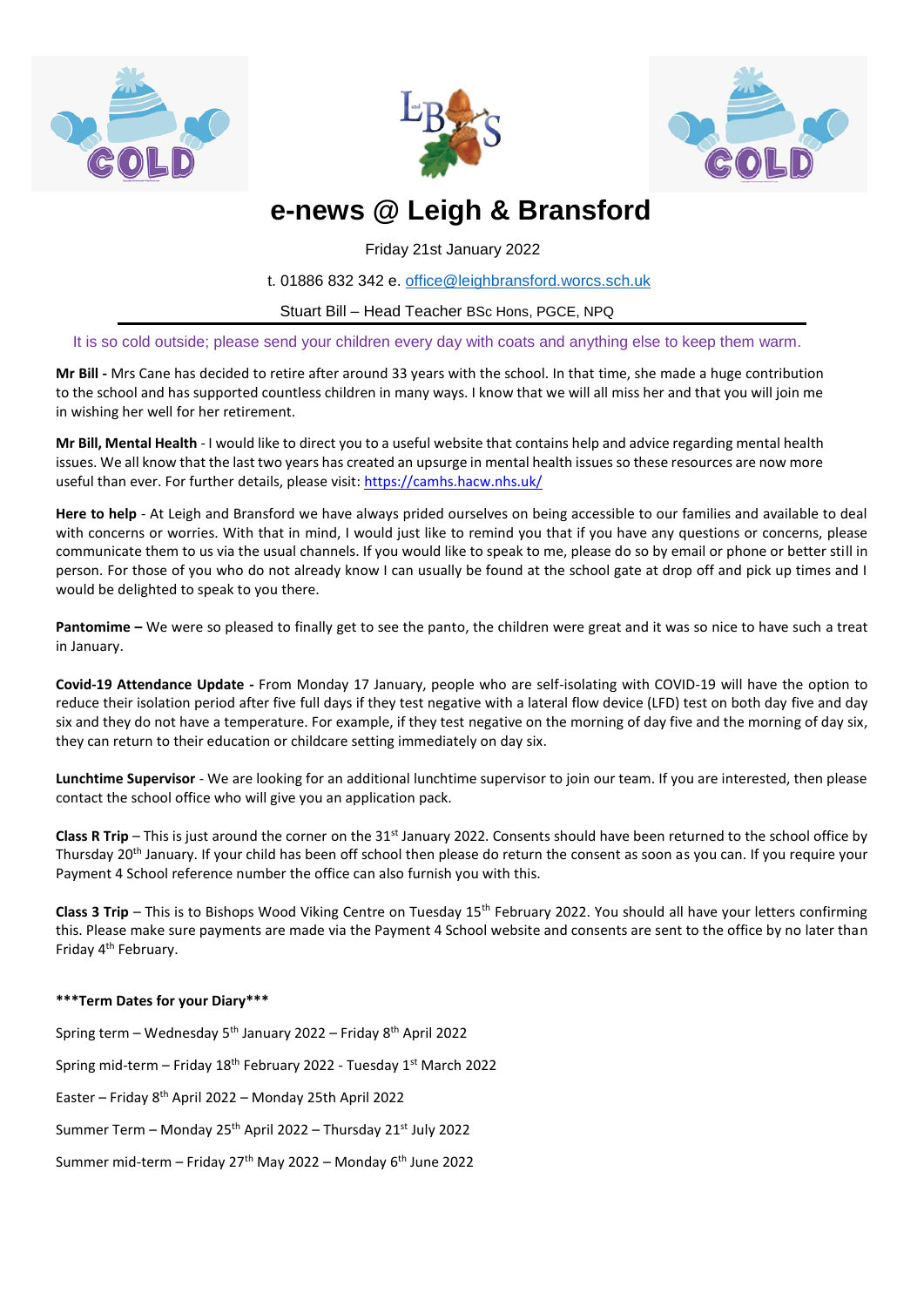#### **\*\*\*Bank Holidays\*\*\***

Good Friday - Friday 15<sup>th</sup> April 2022 **Platinum Jubilee Holiday – Friday 3<sup>rd</sup> June 2022** Whitsun Bank Holiday – Thursday 2<sup>nd</sup> June 2022 amended Summer Term end date)

Easter Monday – Monday 18<sup>th</sup> April 2022 **Additional Bank Holiday – Friday 22<sup>nd</sup> July 2022 (Please see** 

#### **\*\*\*TED Days 2021-2022\*\*\***

Monday 28th February 2022 Monday 27th June 202**2**

## **Celebrating our Successes and Achievements**

#### **Beatrix Potter Writer of the Week Award (Remember the work is displayed in Reception for one week so come and see)**

- Reception Zakariya: For excellent ideas when recalling initial sounds.
- Class 1 Bella: For super effort in writing.
- Class 2 Dylan: An excellent monster recipe.
- Class 3 Molly & Harvey: For excellent character descriptions.
- Class 4 Freya: For planning and publishing an information leaflet on the wildlife in our school.
- Class 5 JayJay: For excellent progress in writing.
- Class 6 Issy M: A fantastic newspaper article.

#### **Alan Turing Maths Award**

- Reception George: For enthusiastic counting this week.
- Class 1 Evie: recognising and writing all numbers to 20.
- Class 2 Lara: Excellent use of pictorial representation to work out money problems.
- Class 3 Esmai: For working hard on her confidence and perseverance in maths.
- Class 4 Oliver: For developing his times tables knowledge and applying them.
- Class 5 William: For superb effort in maths.
- Class 6 Charlie: For excellent effort in maths.
- Class 6 Millie May: For excellent column multiplication skills.

#### **Dr Seuss Reading Award**

- Class 1 Harrison & Jenson: Super effort with sounding out and writing phonics.
- Class 2 Martha: Effort to become a more fluid reader.
- Class 4 Morgan: For offering thoughtful responses to our class discussion about why people might not like each other.
- Class 5 George: For excellent effort in guided reading.